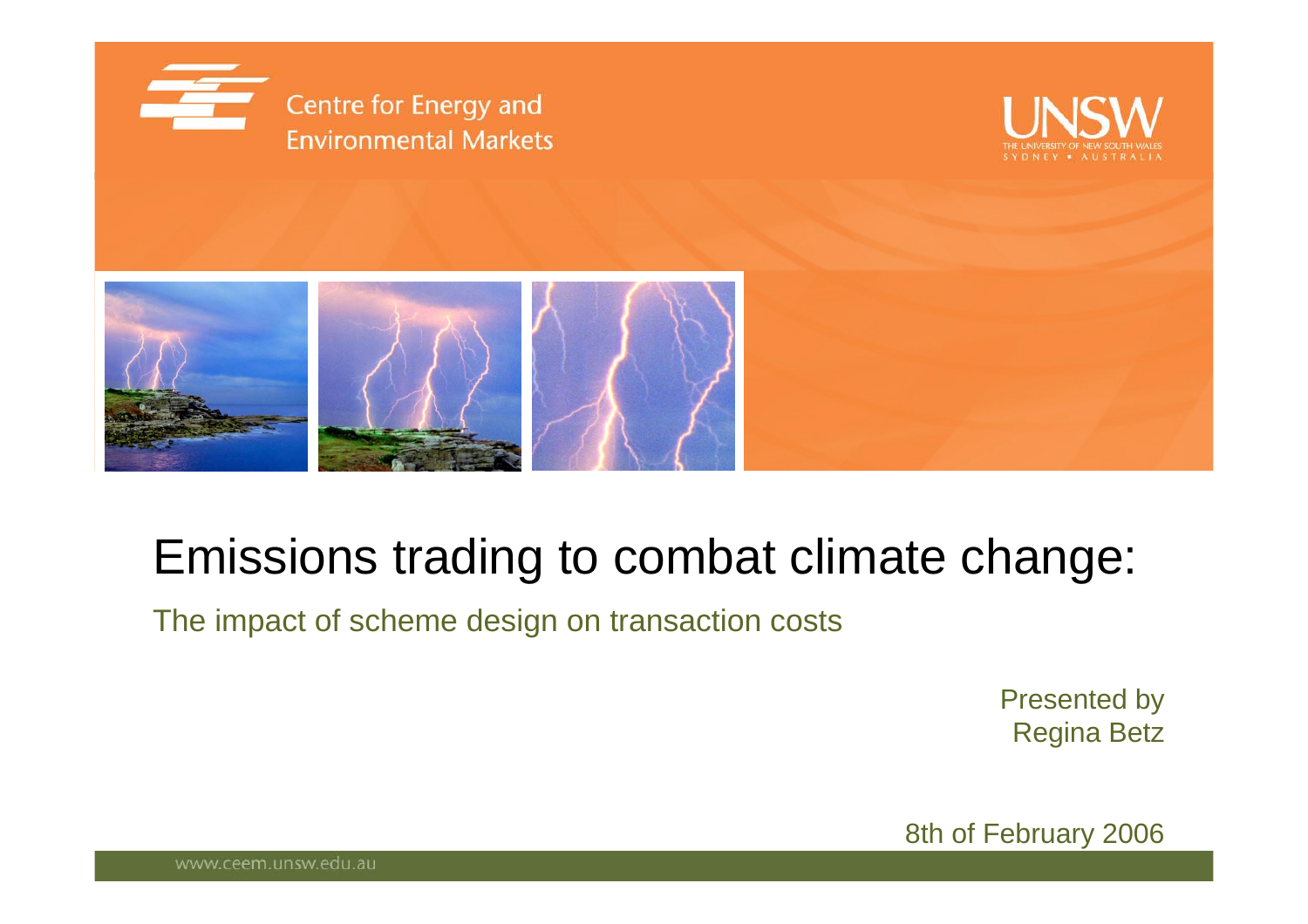



## **Motivation**

Assess the validity of the statement:

"Generally emissions trading (Cap and trade) will have lower transaction costs than project-based mechanisms such as the Clean Development Mechanism (CDM)"

# Content of presentation

- Transaction costs in baseline & credit schemes
	- Theory & Empirical estimates (Clean Development Mechanism)
- $\overline{\mathcal{L}^{\mathcal{A}}}$  Transaction costs in cap & trade schemes
	- Theory & Empirical estimates (EU Emissions trading scheme)
- $\mathcal{L}_{\mathcal{A}}$ Comparison of Transaction costs
- **Conclusions**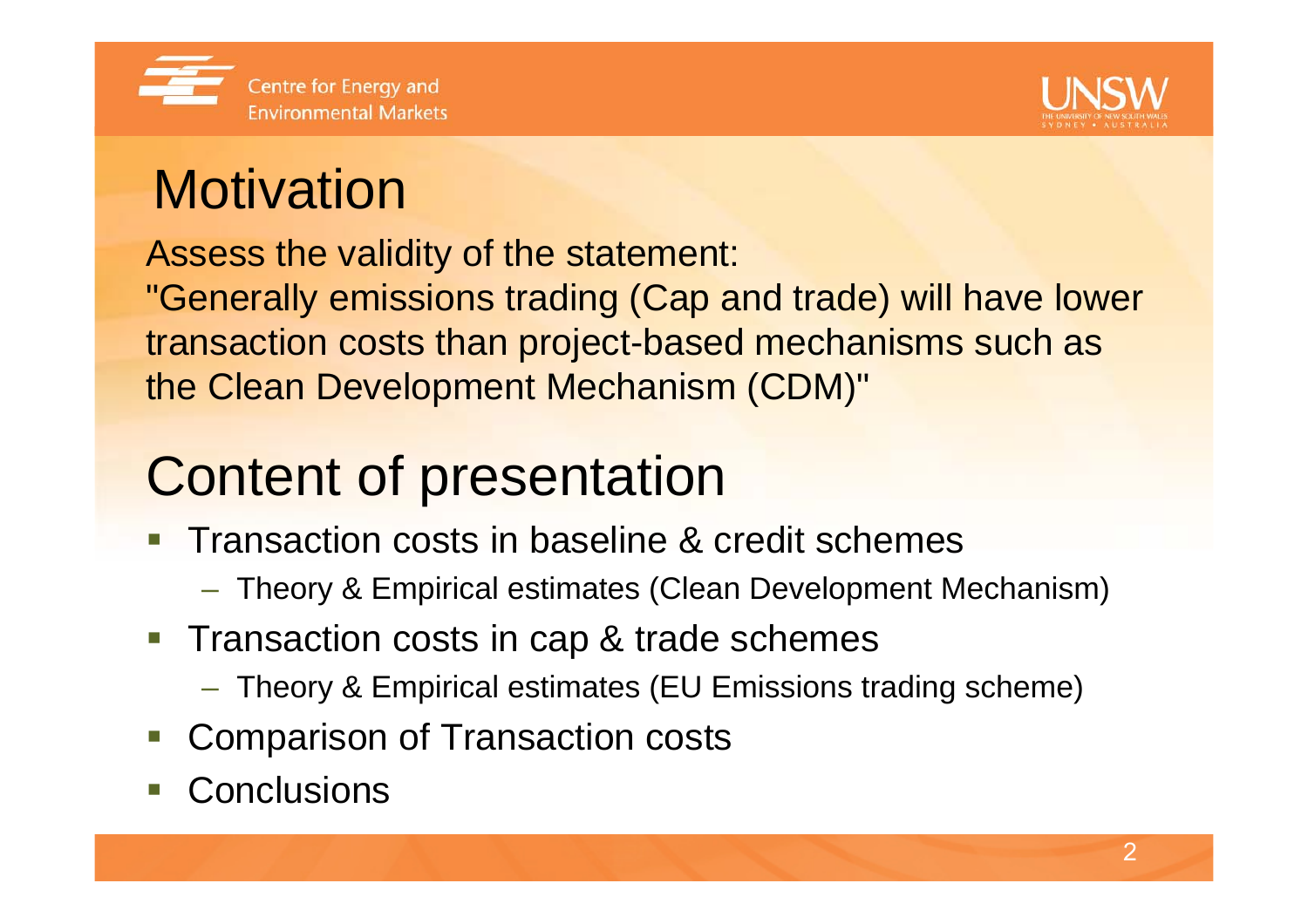



#### Design choices: Cap & trade vs. Baseline & credit

| <b>Baseline and credit</b>                                                                                                                      | <b>Cap and trade</b>                                                             |
|-------------------------------------------------------------------------------------------------------------------------------------------------|----------------------------------------------------------------------------------|
| Only emissions reductions compared<br>to baseline or target are tradable                                                                        | Allocated allowances are tradable                                                |
| Ex-post<br>Credits are generated after validation,<br>verification and certification                                                            | Ex-ante<br>Allowances are allocated to regulated<br><i>installations</i>         |
| Wide participation in credit generation                                                                                                         | Tradable surplus of allowances can only<br>be created by regulated installations |
| <b>Examples:</b><br><b>Clean Development Mechanism</b><br><b>NSW Greenhouse Gas Abatement</b><br><b>Scheme</b><br><b>Canadian Offset Scheme</b> | <b>Examples:</b><br><b>EU Emissions trading</b><br>Article 17 of Kyoto Protocol  |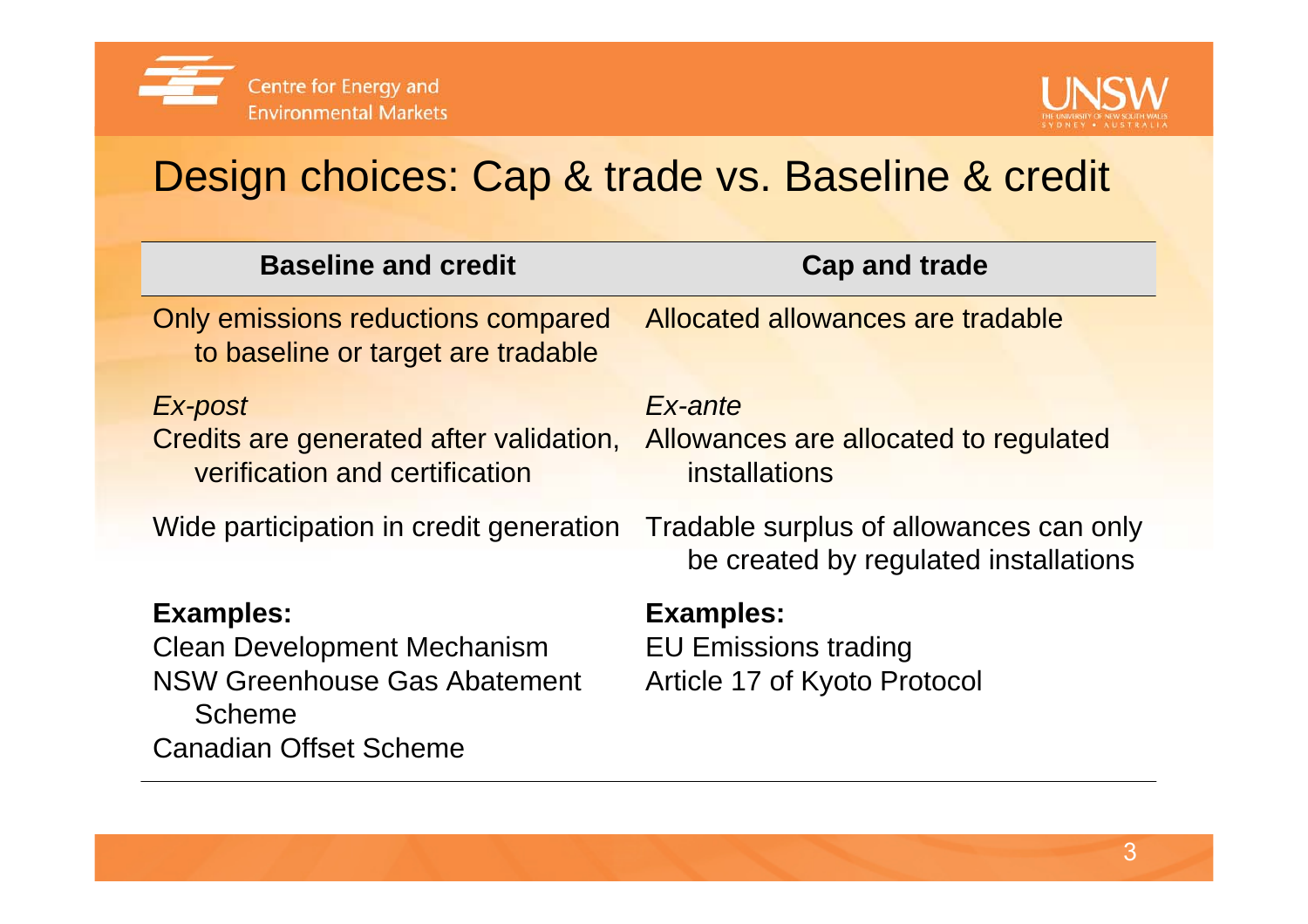



## Factors influencing transaction costs

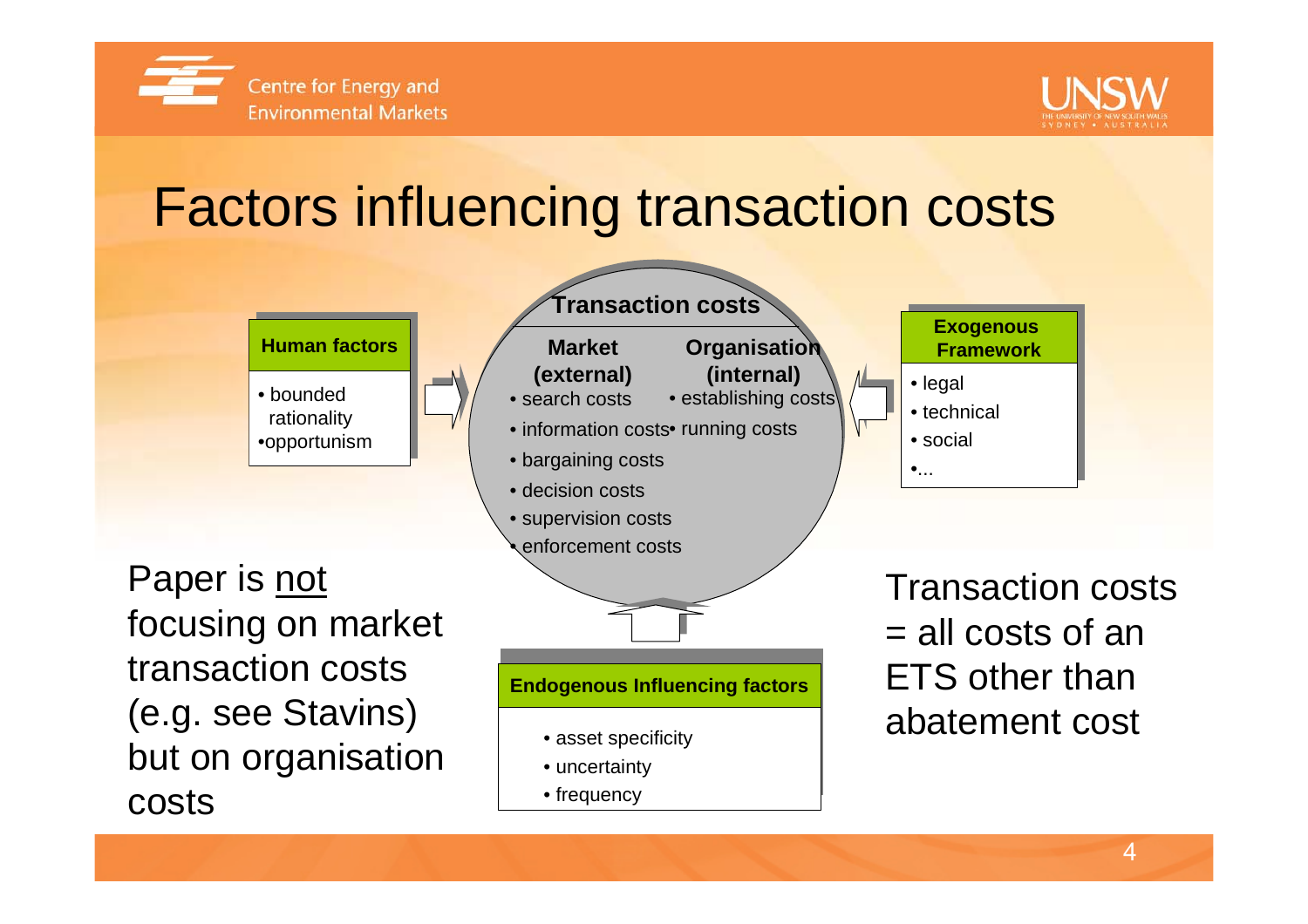



## Examples of Transaction Costs

| <b>Transaction</b><br><b>costs</b>       | <b>Baseline and Credit</b><br>(CDM)                                                                            | <b>Cap and trade</b><br>(EU ETS)                                                             |  |  |  |
|------------------------------------------|----------------------------------------------------------------------------------------------------------------|----------------------------------------------------------------------------------------------|--|--|--|
| <b>Administration costs (government)</b> |                                                                                                                |                                                                                              |  |  |  |
| <b>One-time</b>                          | Set-up costs (program and<br>authority): development of<br>legal framework, baseline<br>methodologies          | Set-up costs (program and<br>authority) for e.g. development of<br>legal framework, registry |  |  |  |
| Ongoing                                  | Administration body to register<br>Administration body to operate<br>projects e.g. Executive Board<br>registry |                                                                                              |  |  |  |
| <b>Company related costs</b>             |                                                                                                                |                                                                                              |  |  |  |
| <b>One-time</b>                          | Project preparation and<br>approval                                                                            | Establishment of internal<br>organisation: Monitoring,<br>reporting process                  |  |  |  |
| Ongoing                                  | Project emissions monitoring,<br>verification                                                                  | Monitoring, reporting of<br>emissions and verification                                       |  |  |  |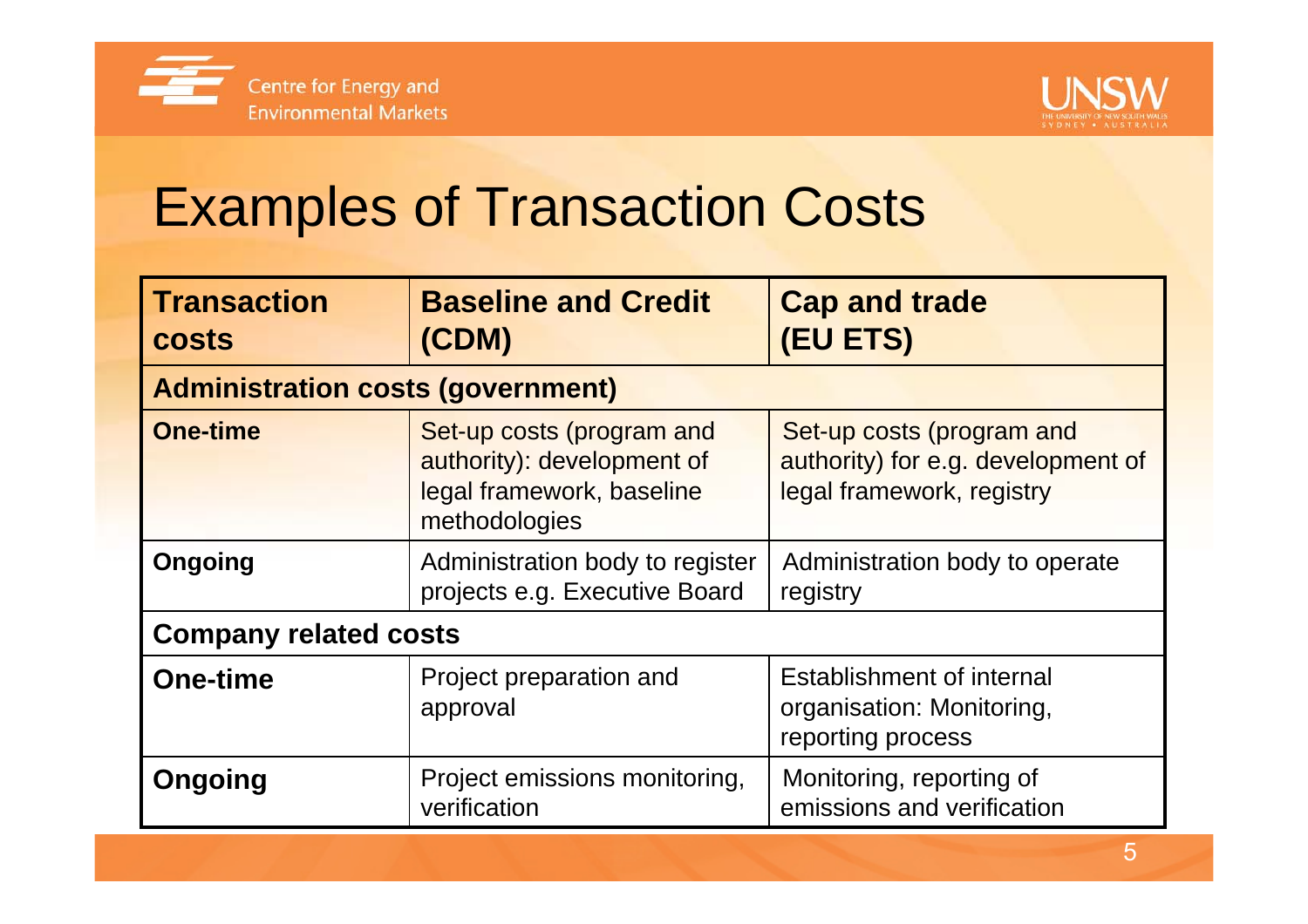



## Estimates of Transaction Costs: Baseline and Credit

| <b>Transaction costs: Estimates in Million A\$</b> |                |                                                                                         |  |  |
|----------------------------------------------------|----------------|-----------------------------------------------------------------------------------------|--|--|
| <b>Administration costs (government)</b>           |                |                                                                                         |  |  |
| <b>One-time</b>                                    | 2.032 to 5.92  | national scheme based on Canadian study                                                 |  |  |
| <b>Ongoing</b>                                     | 1.065 to 1.952 | national scheme based on Canadian study                                                 |  |  |
| <b>Project related costs (per project)</b>         |                |                                                                                         |  |  |
| <b>One-time</b>                                    | 0.215 to 0.878 | CDM projects; initial preparation and decision<br>costs including documentation highest |  |  |
| Ongoing                                            | From 0.029     | CDM projects, little experience so far                                                  |  |  |

Registration costs of CDM projects are included under project-related costs, which finance Executive Board costs (Administration costs)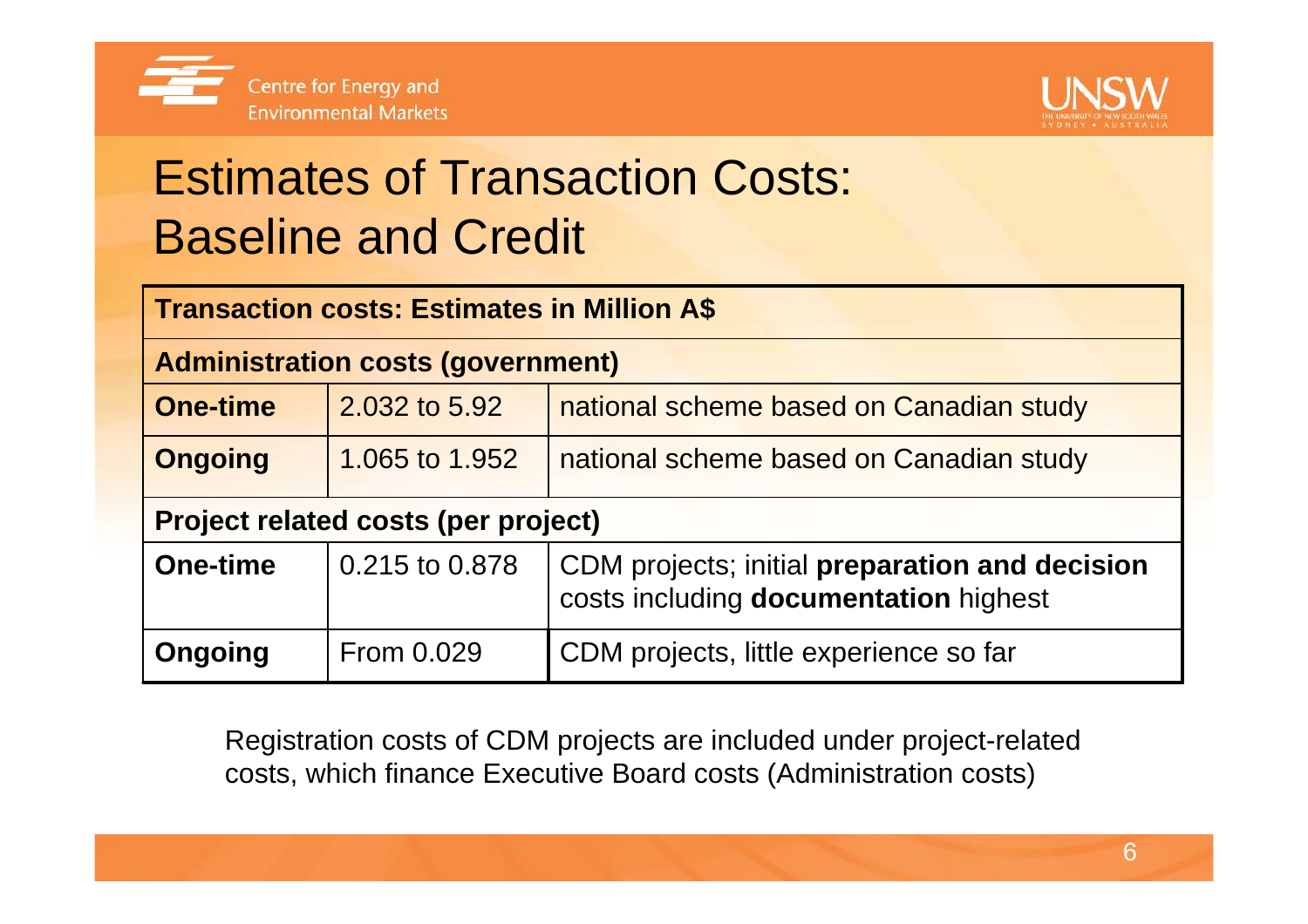



## Baseline & credit:

- Negative correlation between project size and transaction costs -> economies of scale and a high proportion of fixed costs
- **No correlation so far between project type and transaction costs**
- **Service Service**  High up-front costs to standardise baseline protocols and develop guidance documents (shift between one-time up-front and ongoing costs)
- eri<br>Ka Approval and negotiation costs depend on countries institutional framework (better in Latin America than Asia)
- erial<br>Ma Transaction costs development over time:
	- Declining: CDM pilot phase experience (AIJ)
	- Increasing: Baseline and credit schemes like CDM will have higher transaction costs with increasing abatement - because projects will get smaller and more complex - compared to cap and trade schemes.

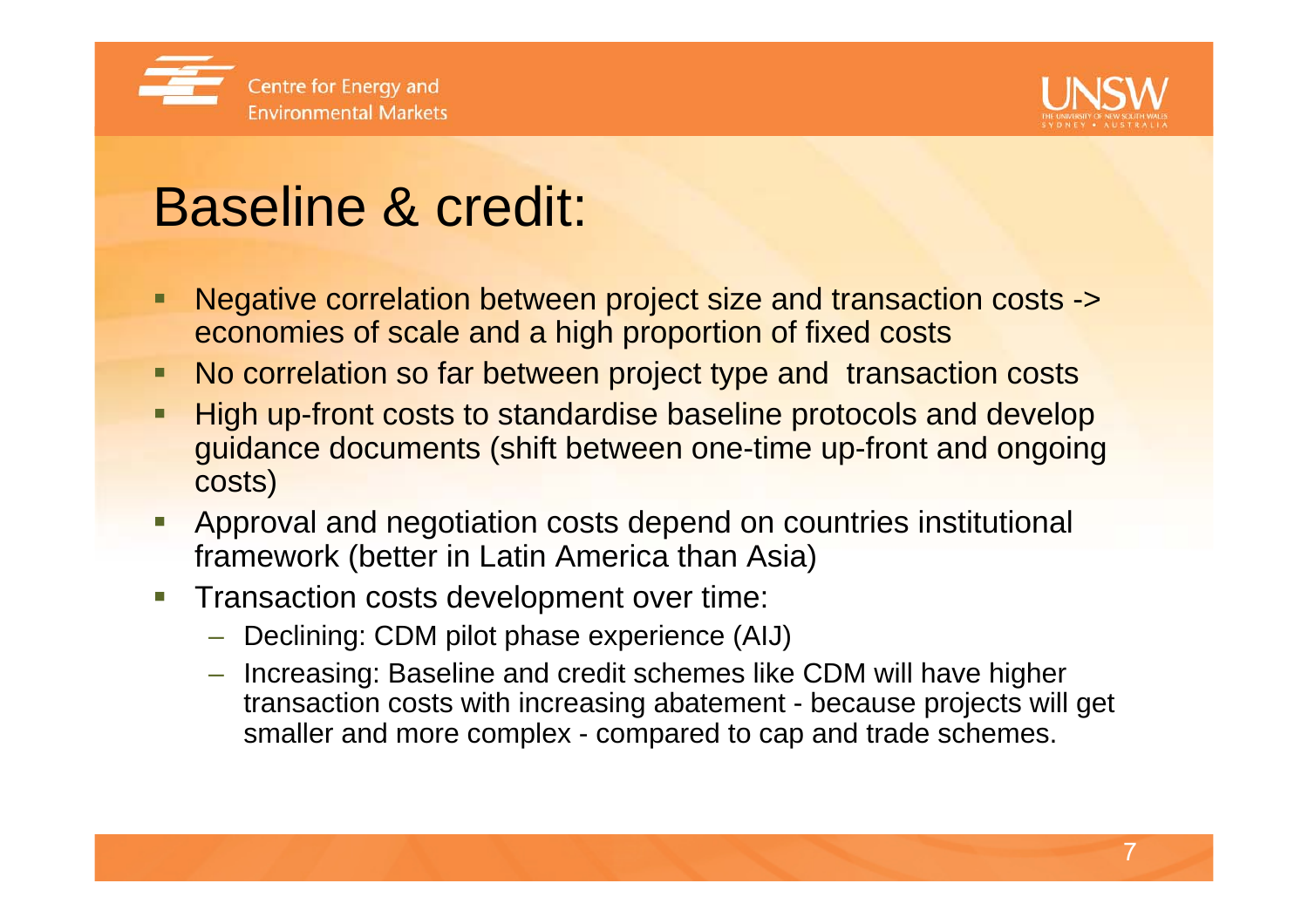



### Estimates for Transaction Costs: Cap and trade - Germany

| <b>Transaction costs: Estimates in million A\$</b> |  |  |  |
|----------------------------------------------------|--|--|--|
|                                                    |  |  |  |

| Administration costs (financed by private sector allocation fee) |                                                                                                                        |  |
|------------------------------------------------------------------|------------------------------------------------------------------------------------------------------------------------|--|
| <b>One-time</b>                                                  | 12.022 (based on German Emissions Trading Authority<br>information; labour costs highest)                              |  |
| <b>Ongoing</b>                                                   | 11.388 (based on German Emissions Trading Authority<br>information; labour costs highest)                              |  |
| <b>Company related costs per installation/site</b>               |                                                                                                                        |  |
| <b>One-time</b>                                                  | 0.08 to 0.097 (establishing a system for monitoring, reporting<br>emissions highest costs)                             |  |
| Ongoing                                                          | 0.056 (highest costs for monitoring, reporting and verification<br>of emissions, trading costs have not been assessed) |  |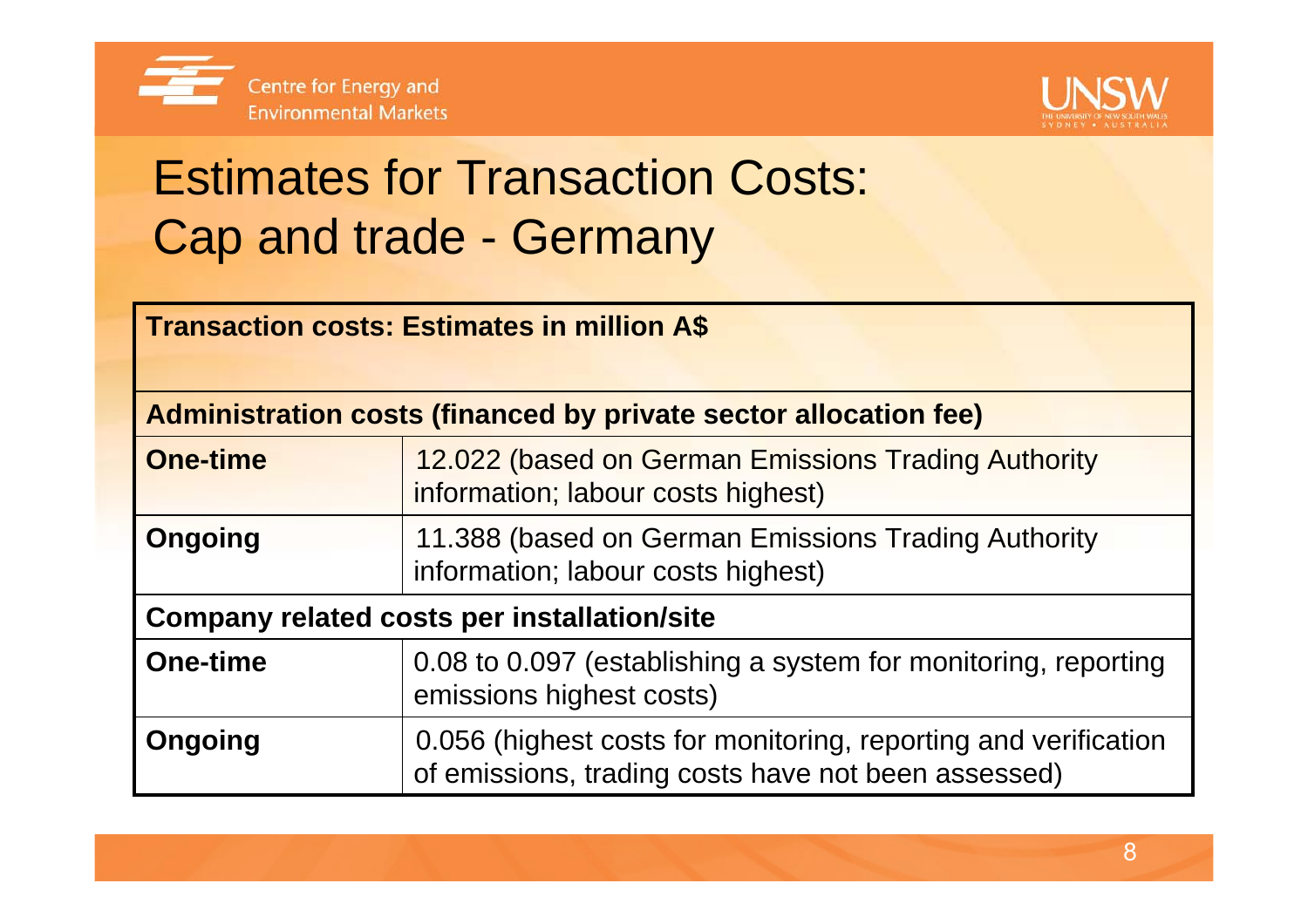



## Comparing transaction costs

- What is the right measure to compare?
	- Per regulated company or CDM-project?
	- Per tCO<sub>z</sub>e covered by the scheme?
	- $-$  Per tCO<sub>2</sub>e of reduction compared to historic emissions?
	- $=$  Per tCO<sub>2</sub>e of reduction compared to baseline projections?
- **Service Service**  Which costs are taken into account?
	- Only administration costs one-time or ongoing?
	- Only company costs one-time or ongoing?
	- Administration and company costs one-time or ongoing?
- erial<br>Ma Dynamic aspects?
	- How will transaction costs develop over time?
	- What kind of measures to reduce transaction costs will be introduced?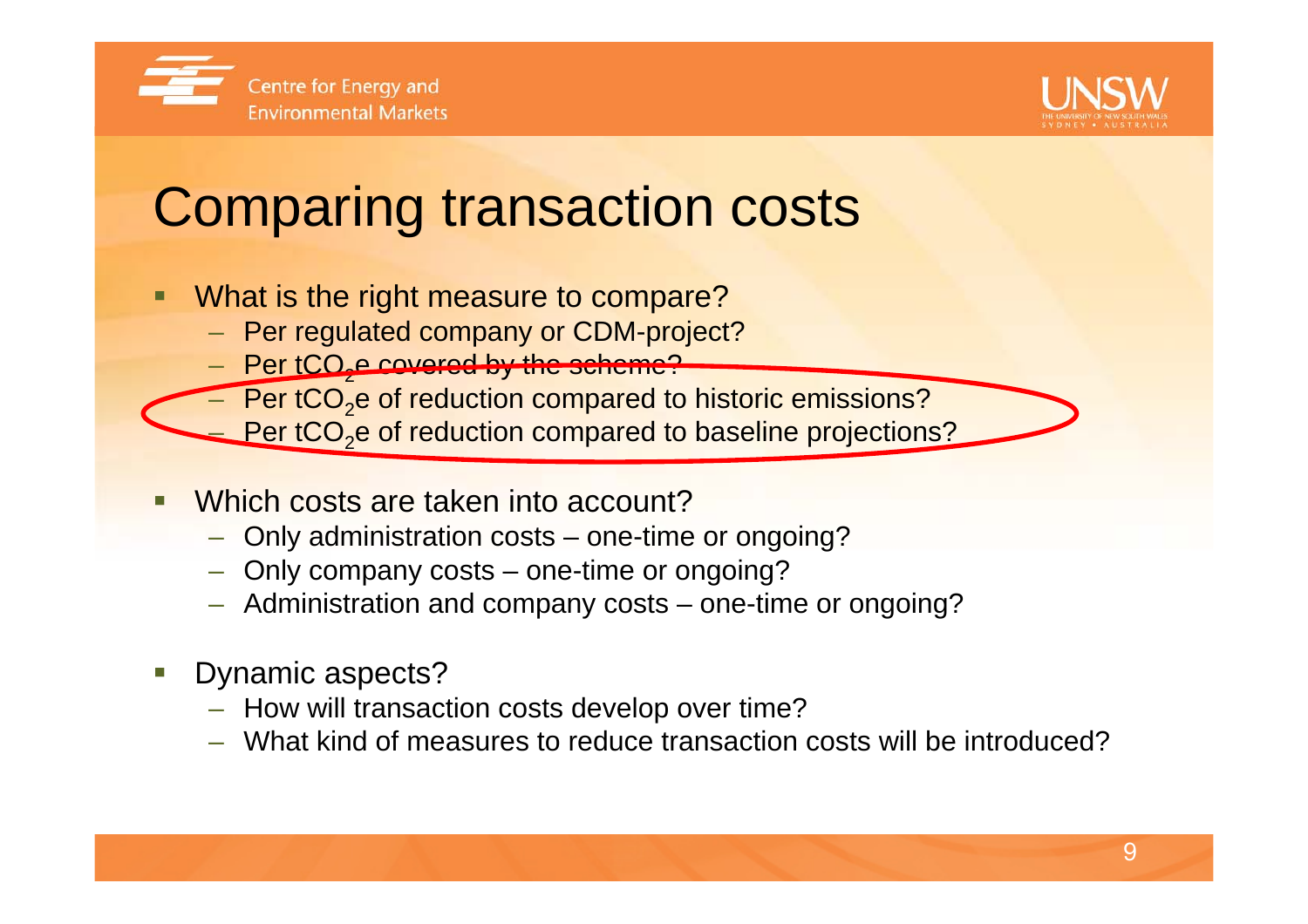

## Comparing Transaction Costs

- Baseline and credit: CDM
	- Average costs for large projects: 0.48-<del>1.13 A\$/t CO<sub>2</sub>e re</del>duced
	- $-$  Average costs for small projects: 0.65-1.77 A\$/t CO $_2$ e reduced
- **Service Service** Cap and trade: EU ETS - Germany
	- Administration costs:
		- 6,159 A\$/installation,
		- $\bullet$  0.023 A\$/covered tCO<sub>2</sub>,
		- $\blacksquare$  0.6 A\$/t CO<sub>2</sub> reduced compared to historic base year emissions
	- **Hart Communication** – Com<u>pany on-g</u>oing transaction costs:
		- **5.2 t CO<sub>2</sub> reduced** compared to historic base year emissions
		- ?? t CO<sub>2</sub> reduced compared to baseline emissions -> no info in Germany
	- Total Transaction costs (admin. + company) per tonne reduced compared to historic emissions: 5.8 A\$
	- Break-even: we need 12% reduction or costs to be more than halved!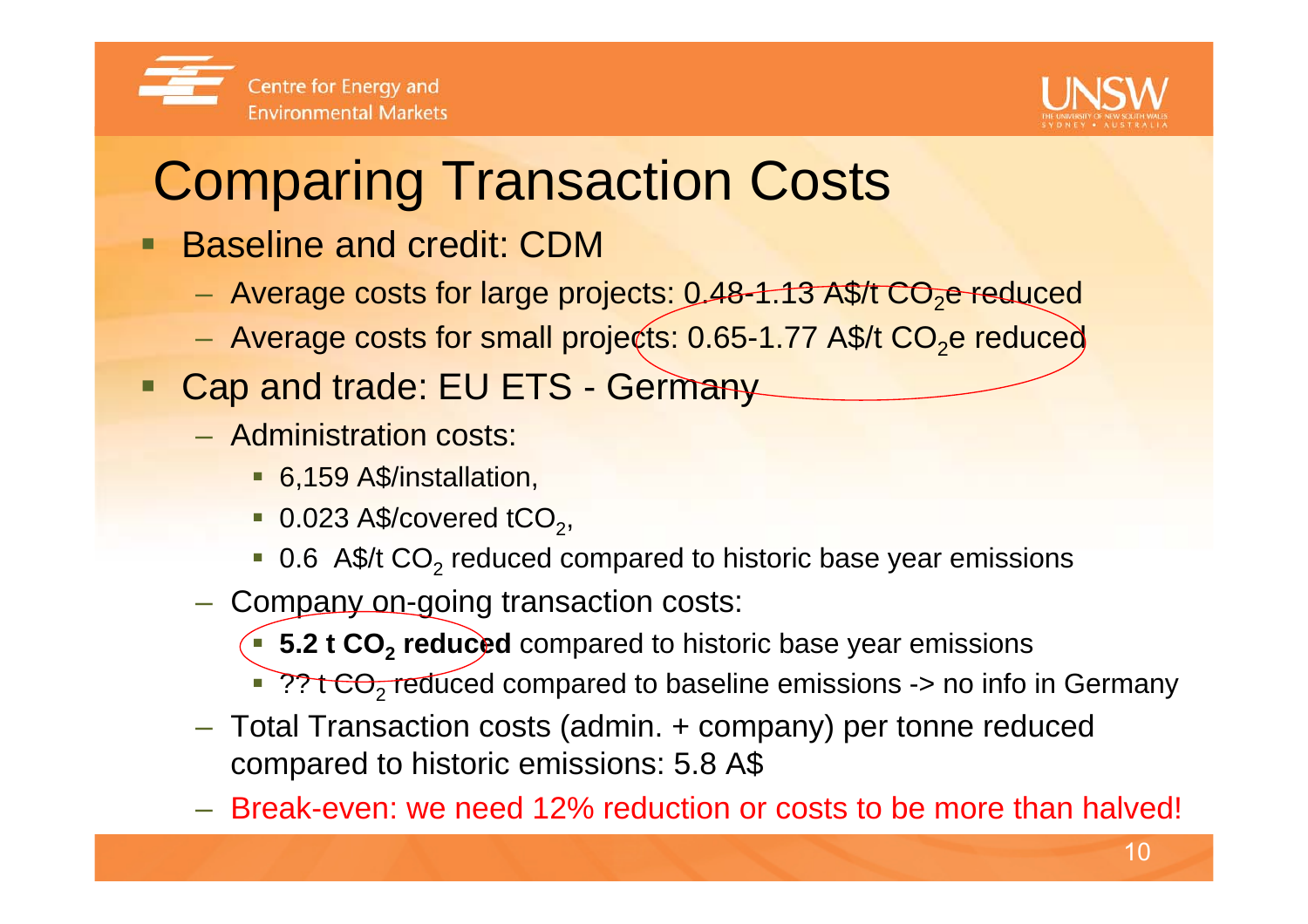



## Proportion of covered installations

- Germany: (1) 85% of allowances are allocated to top 10% of installations (2) 50% of small installations receive only 1.6% of total allocation
- In other EU countries similar experiences (EU without Germany): (1) 33 % of installations are responsible for 0.7 % emissions (2) 55 % of installations for 2.6 %

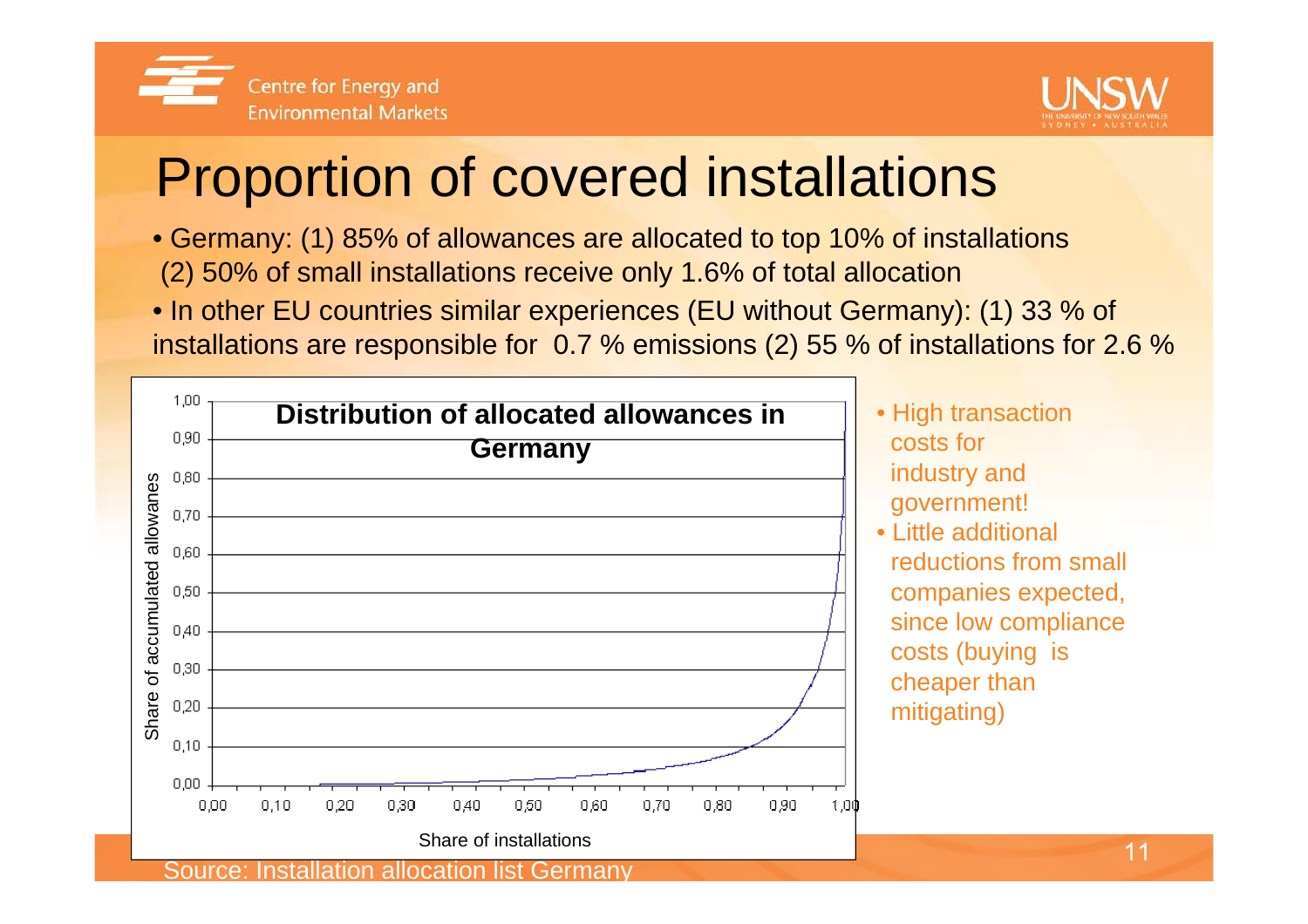



## Measures to reduce Transaction Costs

#### Baseline & credit:

- **bundling / pooling of projects,**
- **Standardisation of documentation and baseline requirements,**
- **frequency of monitoring and verification,**
- **Example 1** length of crediting period,
- **Example: 1** capacity building to strengthen institutional framework.
- Cap & trade:
	- **introduce a "de minimis rule" and include small companies through** opt-in rule (cap & trade) or through "domestic projects" (baseline & credit) -> incentive by e.g. tax exemptions
	- Simplification of allocation rules (e.g. auctioning) to reduce legal and strategic costs upfront,
	- standardisation and simplification of monitoring requirements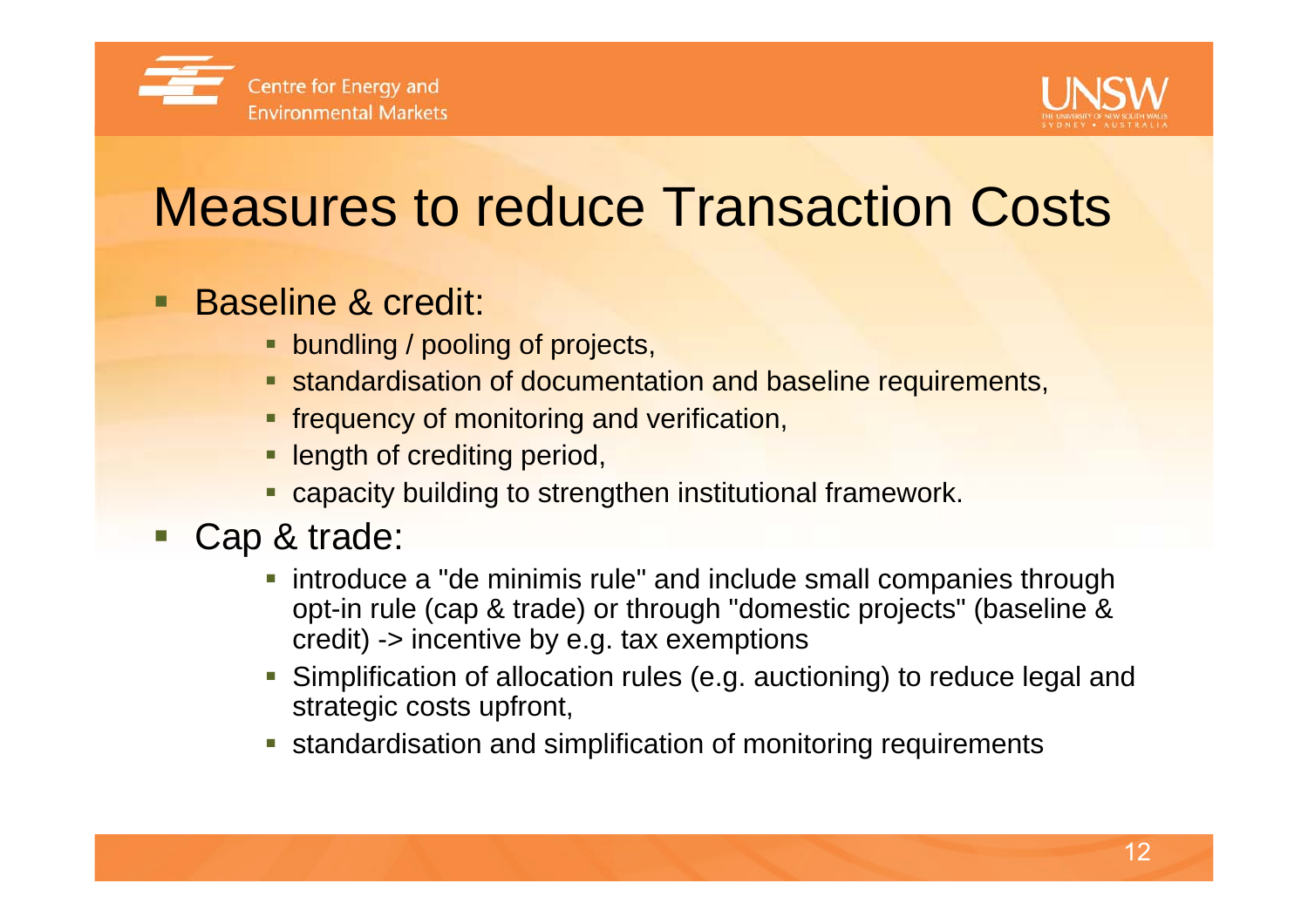



### Conclusions and outlook

- Cap & trade schemes will not always have lower transaction costs per ton of CO<sub>2</sub>e reduced than baseline & credit schemes
- Transaction costs per reduced tonne depend on stringency of target
- Long run cap & trade to be favored since less costs if stringent targets are to be reached
- Comparing transaction costs with efficiency gains from trading -> Transaction costs will only form a fractional share of potential trading gains according to models
- **Transaction Costs are only one criteria to assess different schemes:** Baseline and credit schemes have other disadvantages e.g. no cap, difficulties in baseline setting/additionality, leakage, and perverse incentives from subsidising reductions may increase emissions
- **Dianglerige Diange Diange 10.** 
	- $\mathcal{L}_{\mathcal{A}}$  $-$  Survey on transaction costs together with EuPDResearch
	- Where to set the "efficient threshold" for cap and trade schemes